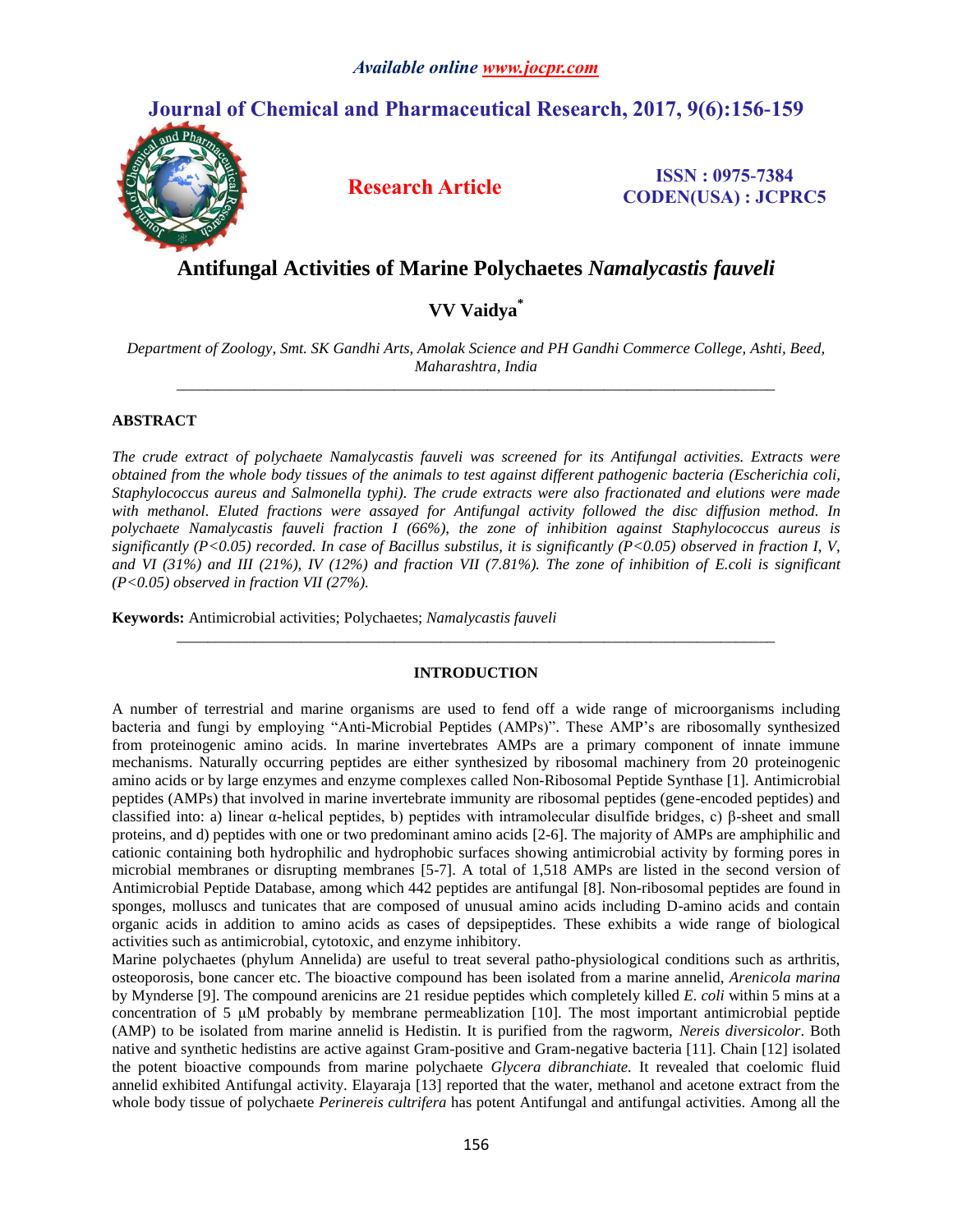extracts, methanol has shown maximum Antifungal activity against *Staphylococcus aureus* (8.0 mm) and minimum against *Klebsiella oxytoca* (1.0 mm) both in methanol and acetone extracts. For antifungal pathogens, methanol extract showed maximum activity against *Rhizopus* sp. (12.0 mm) and minimum against *Aspergillus niger* (2.0 mm) in water extract. Also, the trace activity was noticed in another fungal species such as *Mucor* spp. and *Aspergillus niger* in both water and acetone extracts. Similarly, Lovell [14] described the Antifungal activity from volatile halogenated secondary metabolites produced by the polychaetes. Benkendorff [15] tested the Antifungal activity 4 species of polychaetes against 4 marine bacterial pathogens. A review of literature on Antifungal activity of annelids particularly polycheates revealed that only a sketchy information is available. On the contrary, a large number of works is available in other groups of invertebrates. Considering the scarcity of information in this line, an attempt was made presently with a view to evaluate the potential Antifungal activities of polychaetes *Namalycastis fauveli .*

 $\mathcal{L}_\text{max}$ 

#### **MATERIALS AND METHODS**

#### **Collection and Preparation of Samples**

The Polycheate *Namalycastis fauveli* were collected during the lowtide of the intertidal area of the west coast of Ratnagiri, India. The collected samples were rinsed with sterile sea water to remove associated debris and salt. Methanol and Methylene chloride extract of the Polycheate *Namalycastis fauveli* was prepared. The organic extract was fractionated by the Thin Layer Chromatography on silica gel. The extracts were fractionated using. The solvent system used was chloroform: methanol (9:1). Zone of separation were observed under ultraviolet florescence using 230-240 nm and 250-270 nm lamp. Separated material was recovered from the plates by scraping and eluted with HPLC grade methanol. Methanol was removed by rotary evaporation under vacuum for using them for the Antifungal activity. Three species of pathogenic bacteria namely *Escherichia coli, Staphylococcus aureus,* and *Salmonella typhi* were used to screen the antifungal activity of polychaete extract. For screening Antifungal activity of polychaetes *Namalycastis fauveli* fractions Paper disc method was used Bauer [16]. This method was based on diffusion capacity of test chemicals through an agar medium. To determine the effect of the polychaete against bacteria (*Bacillus substilus, Bacillus aurius* and *Escherichia coli*) applied 20 µl of pure fraction to a sterile filter paper disc (6 mm in diameter). Allow to air dry for 1 hr to remove traces of the carrier solvent (methanol), than placed on a newly spread lawn of fungi and bacteria on each replicate plate. One disc treated with polychaete fractions concluded as experiment, along with the disc treated with methanol as control. Zone of inhibition (i.e., the distance from the edge of the filter paper disc to the growing edge of the microbes) is measured by using minimum inhibitory concentration (MIC). The growth area is almost round or oval. Hence, the growth area (mm) was measured using the mathematical formula D=2r.

#### **RESULTS**

Antifungal activity (zone of inhibition in mm) of fractionate extract of *Namalycastis fauveli.* The area of growth of control *Staphylococcus aureus* was a found to be 30 mm (Table 1). The area of growth in the experiment petridish applied with polychaete *Namalycastis fauveli* was found in fraction- I (10 mm), II, III, IV, V, VI and VII (30 mm). The zone of inhibition significantly (P<0.05) recorded in fraction I (66%). There was no zone of inhibition occurred against *Staphylococcus aureus* in polychaete fraction II, III, IV, V, VI and VII.

| <b>Fractions</b> | Growth of<br>Staphylococcus aureus |                     | % Inhibition | Growth of<br><b>Bacillus substilus</b> |                     | % Inhibition | Growth of<br>E. coli |                     | % Inhibition |
|------------------|------------------------------------|---------------------|--------------|----------------------------------------|---------------------|--------------|----------------------|---------------------|--------------|
|                  | control                            | <b>Experimental</b> |              | Control                                | <b>Experimental</b> |              | <b>Control</b>       | <b>Experimental</b> |              |
|                  | $30 \text{ mm}$                    | $10 \text{ mm}$     | 66%          | $32 \text{ mm}$                        | $22 \text{ mm}$     | 31%          | $32 \text{ mm}$      | $32 \text{ mm}$     | 0%           |
| П                | $30 \text{ mm}$                    | $30 \text{ mm}$     | 0%           | $32 \text{ mm}$                        | 22mm                | 31%          | $32 \text{ mm}$      | $32 \text{ mm}$     | 0%           |
| Ш                | $30 \text{ mm}$                    | $30 \text{ mm}$     | 0%           | $32 \text{ mm}$                        | $25 \text{ mm}$     | 21%          | $32 \text{ mm}$      | $31 \text{ mm}$     | 3%           |
| <b>IV</b>        | $30 \text{ mm}$                    | $30 \text{ mm}$     | 0%           | $32 \text{ mm}$                        | $28 \text{ mm}$     | 13%          | $32 \text{ mm}$      | $32 \text{ mm}$     | 0%           |
|                  | $30 \text{ mm}$                    | $30 \text{ mm}$     | 0%           | $32 \text{ mm}$                        | $22 \text{ mm}$     | 31%          | $32 \text{ mm}$      | $31 \text{ mm}$     | 3%           |
| VI               | $30 \text{ mm}$                    | $30 \text{ mm}$     | 0%           | $32 \text{ mm}$                        | $25 \text{ mm}$     | 21%          | $32 \text{ mm}$      | $32 \text{ mm}$     | 0%           |
| VII              | $30 \text{ mm}$                    | $30 \text{ mm}$     | 0%           | $32 \text{ mm}$                        | $28 \text{ mm}$     | 13%          | $32 \text{ mm}$      | $27 \text{ mm}$     | 15%          |

**Table 1: The area of growth**

The area of growth of control *Bacillus substilus* was a found to be 32 mm (Table 1). The area of growth in the experiment petridish applied with polychaete *Namalycastis fauveli* was found in fraction- I, V, and VI (22 mm) and fraction- II (32 mm) in diameter, III (25 mm), IV and VII (28 mm). The zone of inhibition significantly (P<0.05) observed in fraction I, V, and VI (31%) and III (21%), IV (12%) and fraction VII (7.81%). There was no inhibition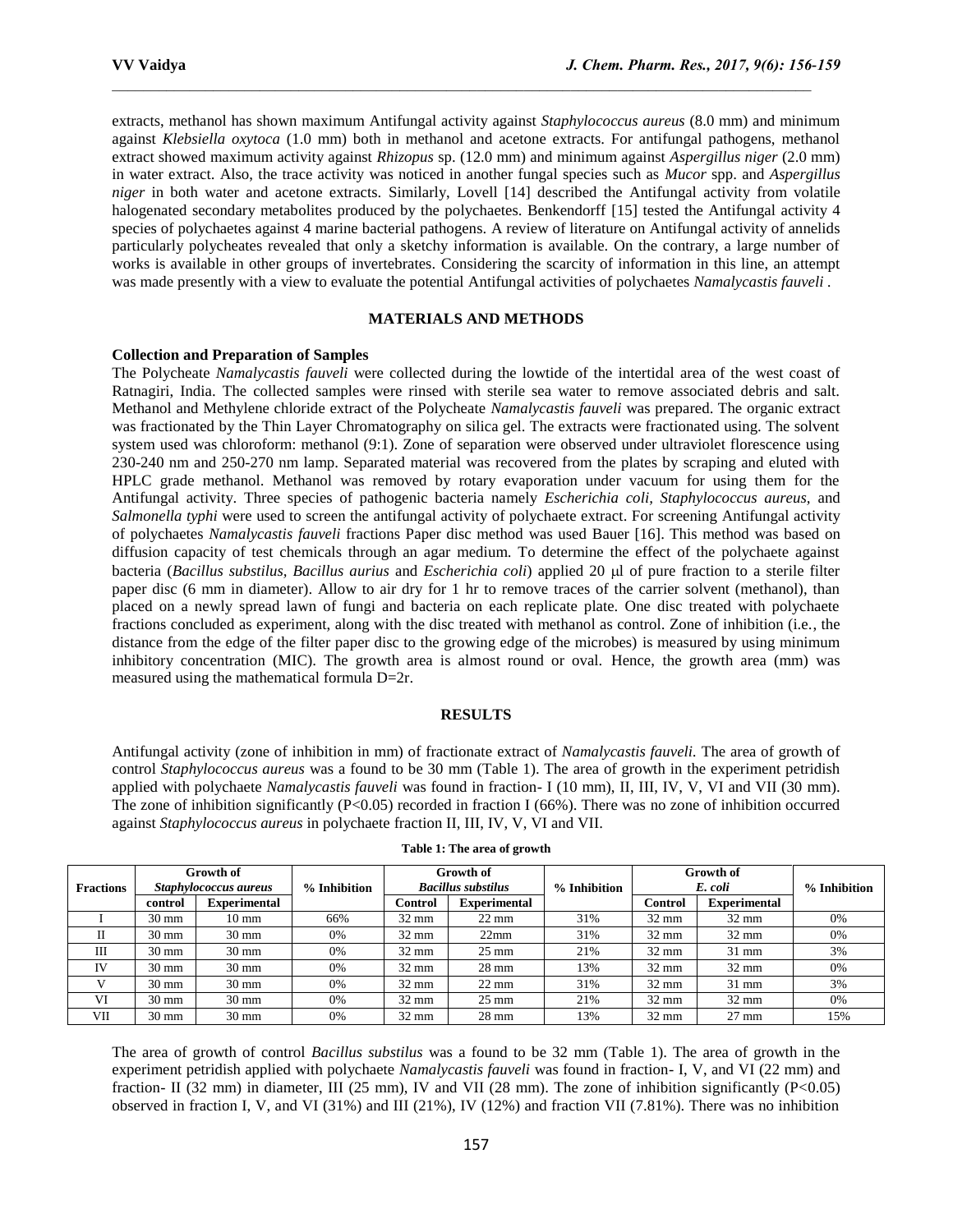occur against *Bacillus substilus* in polychaete fraction- II. Total growth level of control *E. coli* was a found to be 32 mm (Table 1). The area of growth inhibited by the polychaete *Namalycastis fauveli* was found in fraction- I, II, IV, and VI (32 mm) and fraction -III and V (31 mm), and fraction VII (27 mm). The zone of inhibition was recorded in fraction III and V (3%) not significant (P>0.05), however fraction VII (27%) is significant (P<0.05). There was no inhibition occur against *E. coli* in polychaete fraction- II, IV, VI, and I.

 $\mathcal{L}_\text{max}$ 

### **DISCUSSION AND CONCLUSION**

Natural product drugs play a vital role in pharmaceutical care. Nature is an attractive source of new therapeutic candidate compounds as there a tremendous chemical diversity is found in millions of species of plants, animals, marine organisms and microorganisms. The results of minimum inhibitory concentrations of various fractions reveals that polychaete *Namalycastis fauveli* fraction I (66%), the zone of inhibition against *Staphylococcus aureus*  is significantly (P<0.05) recorded. In case of *Bacillus substilus*, it is significantly (P<0.05) observed in fraction I, V, and VI (31%) and III (21%), IV (12%) and fraction VII (7.81%). The zone of inhibition of *E. coli* is significant (P<0.05) observed in fraction VII (27%). Similarly, Andra [17] studied the significance of the cyclic structure and found the arginine residues for the Antifungal activity of arenicin-1 and its interaction with phospholipid and lipopolysaccharide model membranes also screening of Antifungal activity in the oercula of gastropods [18,19]. Benkendorff observed the chemical defense in the egg masses of benthic invertebrates and assessed the Antifungal activity in 39 molluscus and 4 polychaetes [15]. Brogden has studied antimicrobial peptides and pore formers or metabolic inhibitors in bacteria [7]. Bulet also studied anti-microbial peptides from invertebrates to vertebrates [2]. Chain [12] conducted the study on Antifungal activity of the coelomic fluid from polychaetes *Glycera dibranchinata*. II Partial purification and biochemical characterization of the active factor and observed the same results as mentioned as above. Elayaraja screened methonol and acetone extract of polychaetes *Perineris cultrifera* for its antifungal and antifungal activities [13]. He stated that methanol shows maximum antifungal activity against *S. aureus* (8.0 mm) and minimum against *K. oxytoca* (1.0 mm) both in methanol and acetone extract which are in the same line as above. Lovell studied the antifungal activity of halogenated volatile secondary metabolites produced by polychaetes and noticed that these metabolites affects the rate respiration [14]. The marine worms are found in sediments indicating the requirement of antimicrobial strategy for their survival. AMPs have been isolated from polychaete and echiuroid worms. Arenicin-1 and -2 are 21-residue AMPs are isolated from coelomoycytes of the polychaete *Arenicola marina* showing no structural similarity to any AMPs reported [10]. Arenicins are cationic peptides having two antiparallel β-strands and one disulfide bond between Cys3 and Cys 20 [10]. Arenicin-1 has shown antifungal activity against *C. albicans, C. parasilosis, Malasseria furfur, Trichosporon beigelli* and *Trichophyton rubrum* with MICs of 4.5-9 μM comparable to that of mellitin by disrupting fungal phospholipid membranes [20]. The same screening was done by various workers [3,5,8,9,10,11,18,19] for the antimicrobial activity by using different marine crude extract. Baring these works, the present study could not be discussed at length as there were not many works in this line.

#### **REFERENCES**

- [1] JA McIntosh; MS Donia; EW Schmidt*. Immunol Rev.* **2004**, 169-184.
- [2] JA Tincu JA; SW Taylor. *Antimicrob Angents Chemother.* **2004**, 48, 3645-3654.
- [3] REW Hancock; KL Brown; N Mookherjee. *Immunobiology.* **2006**, 11, 315-322.
- [4] H Jenssen; P Hamill; REW Hancock. *Clin Microbiol Rev.* **2006**, 19, 491-511.
- [5] MR Yeaman MR; NY Yount. *Pharmacol Rev.* **2003,** 55, 27-55.
- [6] KA Brogden. *Rev Microbiol.* **2005**, 3, 238-250.
- [7] G Wang G; X Li; Z Wang. *Nucleic Acids Res.* **2009**, 37, 933-937.
- [8] JK Mynderse; M Moore; M Kashiwagi; T Norton. *Science.* **1997**, 196, 538-540.
- [9] TV Ovchinnikova TV; GM Aleshina; SV Balandin; AD Krasnosdembskaya; ML Markelov; EI Frolova. *FEBS Lett*. **2004**, 577, 209-214.
- [10] AD Tasiemski; F Schikorski; M le Croq; C Van camp; B Wichlacz; PE Sautiere. *Dev Comp Immunol.* **2007**, 31, 749-762.
- [11] BM Chain; RS Anderson. *Biol Bull.* **1983**, 164, 41-49.
- [12] S Elayaraja; P Murugesan; S Vijayalakshmi; T Balasubramanian. *Indian J Mar Sci.* **2010**, 39(2), 257-261.
- [13] CR Lovell; C Steward; T Philips. *Mar Ecol Prog Ser*. **1999**, 179, 241-246.
- [14] K Benkendorff; AR Davis; JB Bremmer. *J Invertibrates Pathol*. **2001**, 78, 109-111.
- [15] AW Baur; TM Shemis; WHM Kirby. *Am J Clin Pathol.* **1966**, 45, 493.